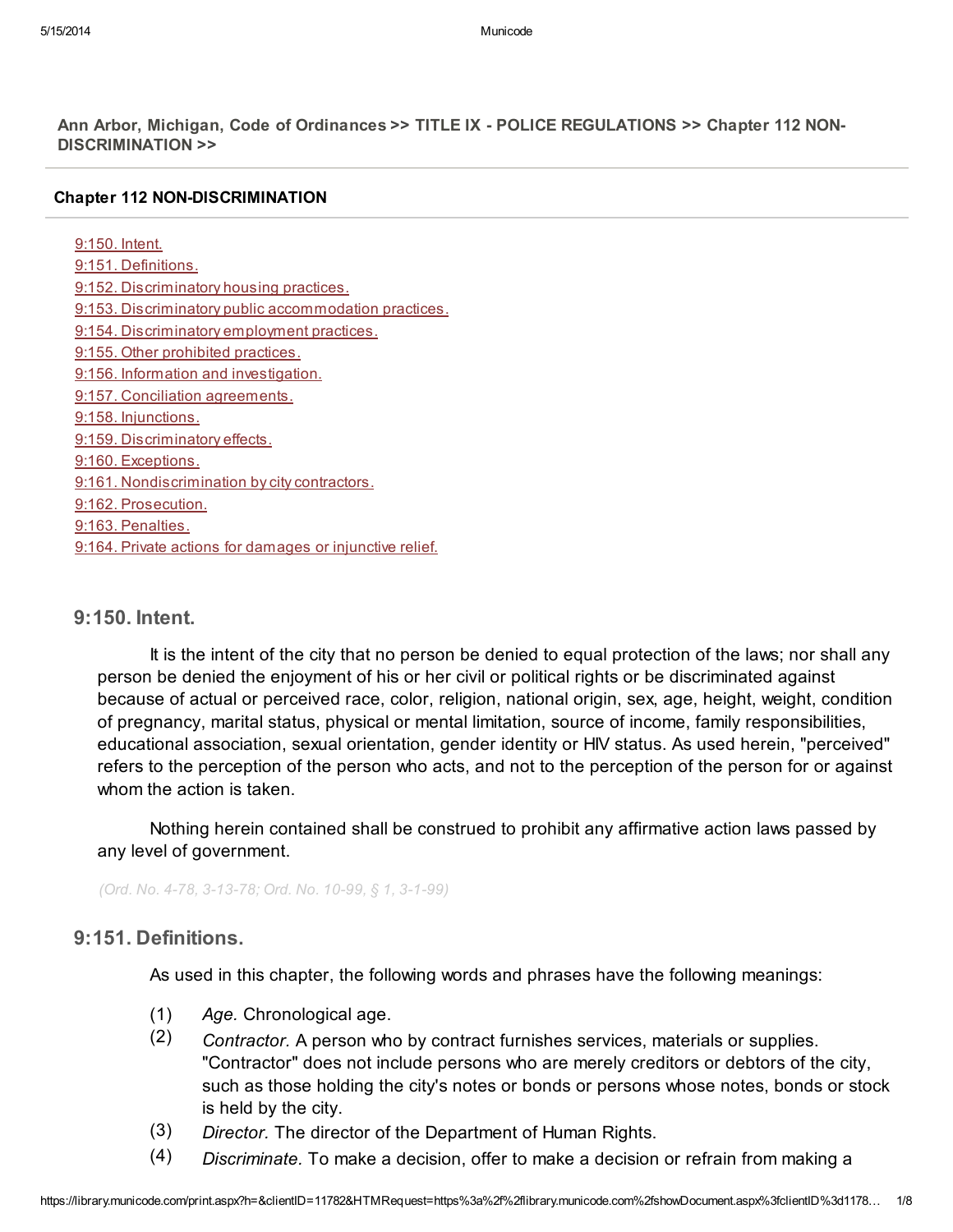decision based in whole or in part on the actual or perceived race, color, religion, national origin, sex, age, height, weight, condition of pregnancy, marital status, physical or mental limitation, source of income, family responsibilities, educational association, sexual orientation, gender identity or HIV status of another person or that person's relatives or associates.

Discrimination based on sex includes sexual harassment, which means unwelcome sexual advances, requests for sexual favors, and other verbal or physical conduct or communication of a sexual nature when:

- (i) Submission to such conduct or communication is made a term or condition either explicitly or implicitly to obtain employment, public accommodations or housing.
- (ii) Submission to or rejection of such conduct or communication by an individual is used as a factor in decisions affecting such individual's employment, public accommodations or housing.
- (iii) Such conduct or communication has the purpose or effect of substantially interfering with an individual's employment, public accommodations or housing, or creating an intimidating, hostile, or offensive employment, public accommodations, or housing environment.

Discrimination based on actual or perceived physical or mental limitation includes discrimination because of the use by an individual of adaptive devices or aids. As used herein, "perceived" refers to the perception of the person who acts and not to the perception of the person for or against whom the action is taken.

- (5) Educational association. The fact of being enrolled or not enrolled at any educational institution.
- (6) Employer. A person employing 5 or more persons.
- (7) Family responsibilities. The state of being or the potential to become a contributor to the support of a person or persons in a dependent relationship.
- (8) Gender identity. A person's actual or perceived gender, including a person's gender identity, self-image, appearance, expression, or behavior, whether or not that gender identity, self-image, appearance, expression, or behavior is different from that traditionally associated with the person's sex at birth as being either female or male.
- (9) HIV status. A person who has, or has been diagnosed as having been infected with, the human immunodeficiency virus, whether or not that person has or has been diagnosed as having acquired immunodeficiency syndrome or acquired immunodeficiency syndrome related complex.
- (10) Housing facility. Any dwelling unit or facility used for a person to regularly sleep and keep personal belongings including, but not limited to, a house, apartment, rooming house, housing cooperative, hotel, motel, tourist home, retirement home or nursing home.
- (11) Marital status. The state of being married, unmarried, divorced or widowed.
- (12) Mental limitation. A limitation of mental capabilities unrelated to one's ability to safely perform the work involved in jobs or positions available to such person for hire or promotion; a limitation of mental capabilities unrelated to one's ability to acquire, rent and maintain property; or a limitation of mental capabilities unrelated to one's ability to utilize and benefit from the goods, services, activities, privileges and accommodations of a place of public accommodation. "Mental limitation" includes, but is not limited to, developmental disabilities, psychological, etc. "Mental limitation" does not include any condition caused by the current illegal use of a controlled substance.
- (13) Minority. A person who is Black or African American, Native American, or Alaskan native,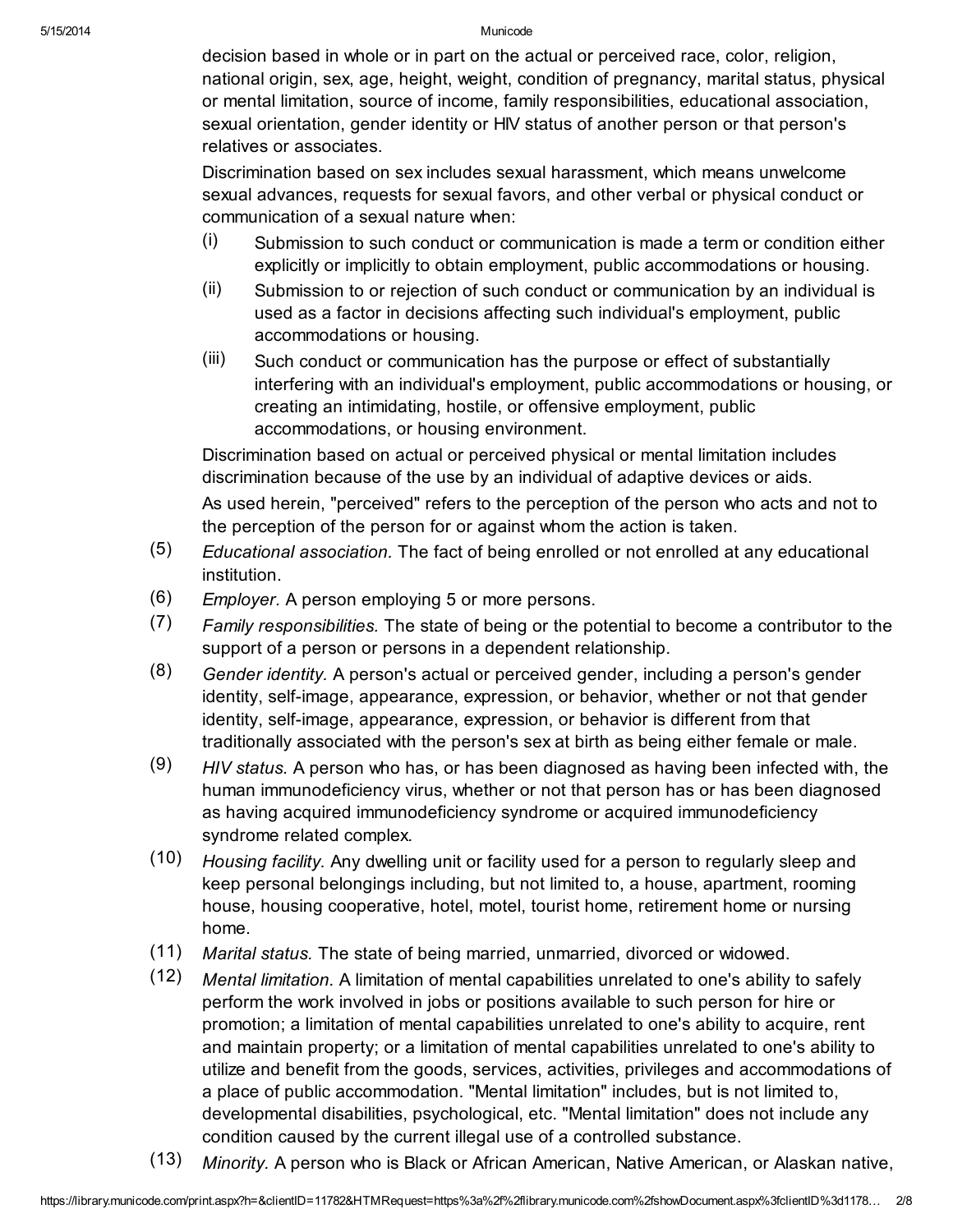Hispanic or Latino, Asian, Native Hawaiian or other Pacific Islander.

- (14) Physical limitation. A limitation or physical capabilities unrelated to one's ability to safely perform the work involved in jobs or positions available to such person for hire or promotion; a limitation of physical capabilities unrelated to one's ability to acquire, rent and maintain property; or a limitation of mental capabilities unrelated to one's ability to utilize and benefit from the goods, services, activities, privileges and accommodations of a place of public accommodation. "Physical limitation" includes, but is not limited to, blindness or partial sightedness, deafness or hearing impairment, muteness, partial or total absence of physical member, speech impairment and motor impairment. "Physical limitation" does not include any condition caused by the current illegal use of a controlled substance.
- (15) Place of public accommodation. An educational, governmental, health, day care, entertainment, cultural, recreational, refreshment, transportation, financial institution, accommodation, business or other facility of any kind, whose goods, services, facilities, privileges, advantages or accommodations are extended, offered, sold or otherwise made available to the public, or which receives financial support through the solicitation of the general public or through governmental subsidy of any kind.
- (16) Sexual orientation. Male or female homosexuality, heterosexuality or bisexuality, by orientation or practice.
- (17) Source of income. Any legal source from which a person obtains money.

(Ord. No. 4-78, 3-13-78; Ord. No. 6-92, § 1, 1-21-92; Ord. No. 10-99, § 2, 3-1-99)

### <span id="page-2-0"></span>9:152. Discriminatory housing practices[.](javascript:void(0))

- (1) No person shall discriminate in leasing, selling or otherwise making available any housing facilities.
- (2) No person shall discriminate in the terms, conditions, maintenance or repair in providing any housing facility.
- (3) No person shall refuse to lend money for the purchase or repair of any real property or insure any real property solely because of the location in the city of such real property.
- (4) No person shall promote real estate transactions by representing that changes are occurring or will occur in an area with respect to race, religion or national origin.
- (5) No person shall place a sign or other display on any real property which indicates that the property is for sale or has been sold when it is not for sale or has not recently been sold.

(Ord. No. 4-78, 3-13-78)

## <span id="page-2-1"></span>9:153. Discriminatory public accommodation practices[.](javascript:void(0))

No person shall discriminate in making available full and equal access to all goods, services, activities, privileges and accommodations of any place of public accommodation. No person shall prohibit a breastfeeding mother from or segregate a breastfeeding mother within any public accommodation where she and the child would otherwise be authorized to be.

(Ord. No. 4-78, 3-13-78; Ord. No. 4-06, § 1, 3-6-06)

## <span id="page-2-2"></span>9:154. Discriminatory employment practices[.](javascript:void(0))

- (1) No person shall discriminate in the employment, compensation, work classifications, conditions or terms, promotion or demotion, or termination of employment of any person.
- (2) No person shall discriminate in limiting membership, conditions of membership or termination of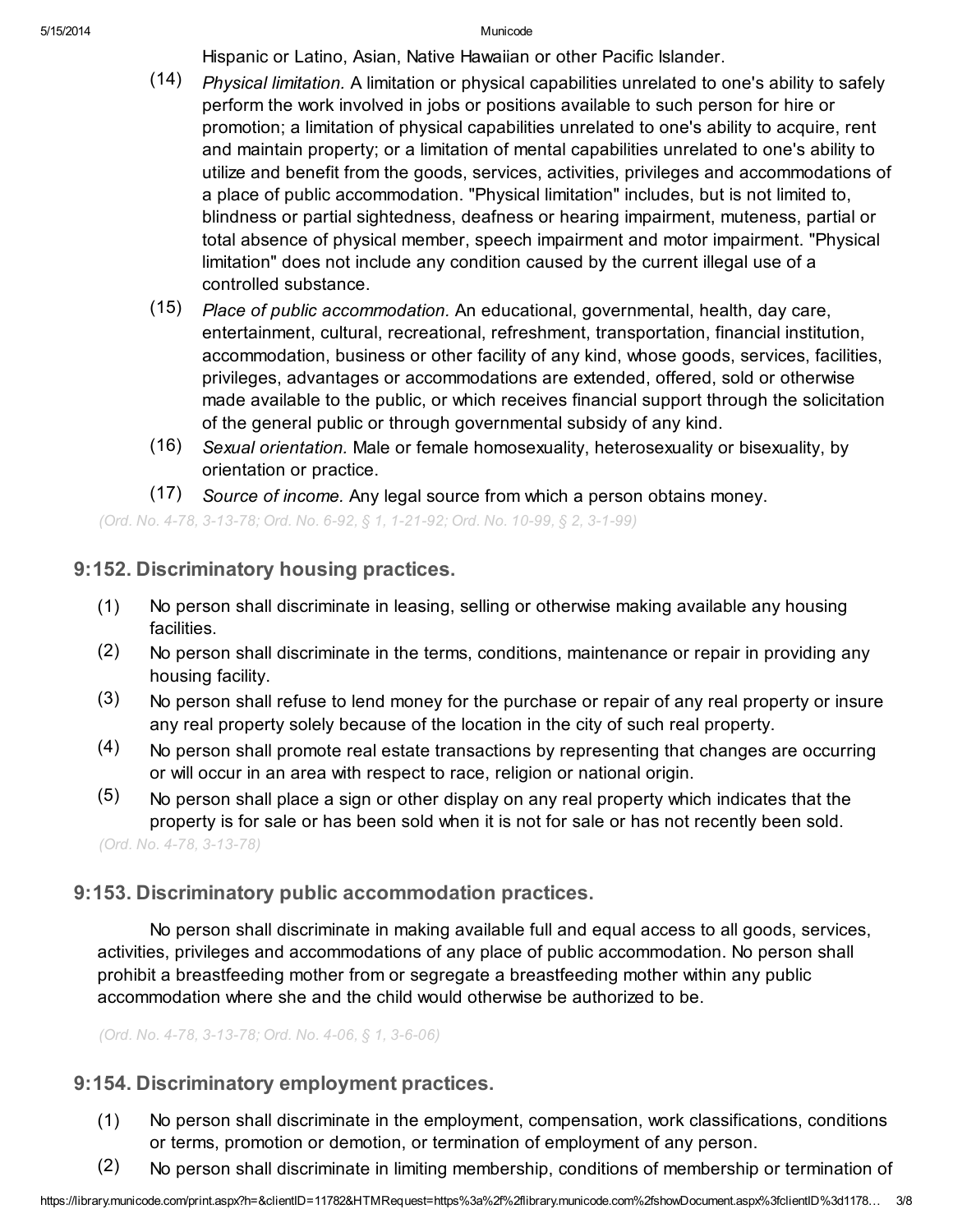membership in any labor union or apprenticeship program.

(Ord. No. 4-78, 3-13-78)

## <span id="page-3-0"></span>9:155. Other prohibited practices[.](javascript:void(0))

- (1) No person shall adopt, enforce or employ any policy or requirement, publish, post or broadcast any advertisement, sign or notice which discriminates or indicates discrimination in providing housing, employment or public accommodations.
- (2) No person shall discriminate in the publication or distribution of advertising material, information or solicitation regarding housing, employment or public accommodations.
- (3) No agent, broker, labor union, employment agency or any other intermediary shall discriminate in making referrals, listings or providing information with regard to housing, employment or public accommodations. A report of the conviction of any such person for a violation of this chapter shall be made to the applicable licensing or regulatory agency for such person or business.
- (4) No person shall coerce, threaten or retaliate against a person for making a complaint or assisting in the investigation regarding a violation or alleged violation of this chapter, nor require, request, conspire with, assist or coerce another person to retaliate against a person for making a complaint or assisting in an investigation.
- (5) No person shall conspire with, assist, coerce or request another person to discriminate in any manner prohibited by this chapter.

(Ord. No. 4-78, 3-13-78)

## <span id="page-3-1"></span>9:156. Information and investigation[.](javascript:void(0))

- (1) No person shall provide false information to any authorized employee investigating a complaint regarding a violation of this chapter.
- (2) For an investigation, the director may request a person to produce books, papers, records or other documents which may be relevant to a violation or alleged violation of this chapter. If said person does not comply with such request, the city attorney may apply to Washtenaw County Circuit Court for an order requiring production of said materials.

(Ord. No. 4-78, 3-13-78)

# <span id="page-3-2"></span>9:157. Conciliation agreements[.](javascript:void(0))

In cases involving alleged violations of this chapter, the director may enter into agreements whereby persons agree to methods of terminating discrimination or to reverse the effects of past discrimination. Such agreements may be reviewed by the Human Rights Commission. Violations of such agreements shall be violations of this chapter.

(Ord. No. 4-78, 3-13-78)

# <span id="page-3-3"></span>9:158. Injunctions[.](javascript:void(0))

The City Attorney may commence a civil action to obtain injunctive relief prevent discrimination prohibited by this chapter, to reverse the effects of such discrimination or to enforce a conciliation agreement.

(Ord. No. 4-78, 3-13-78)

# <span id="page-3-4"></span>9:159. Discriminatory effects.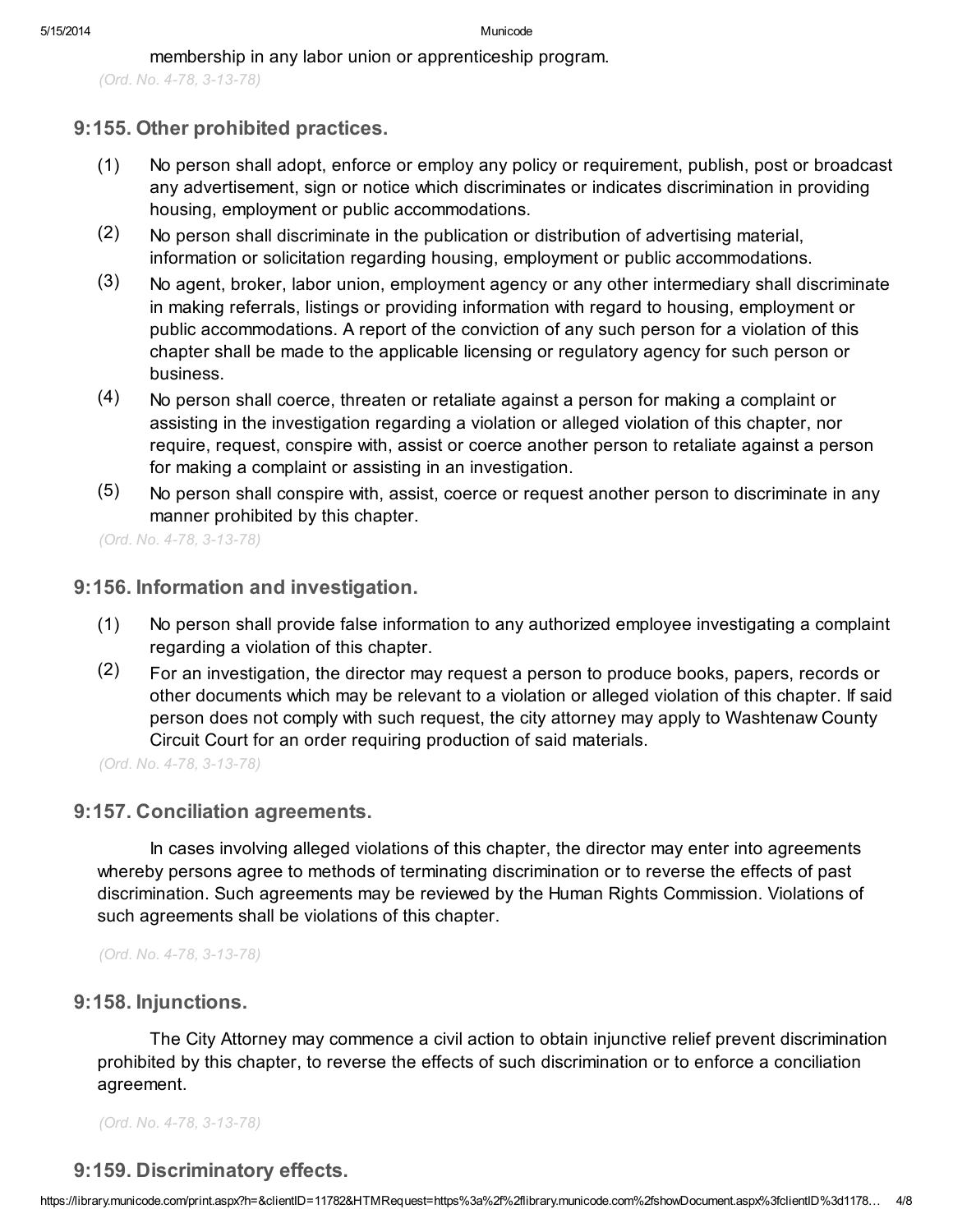No person shall adopt, enforce or employ any policy or requirement which has the effect of creating unequal opportunities according to actual or perceived race, color, religion, national origin, sex, age, height, weight, condition of pregnancy, source of income, family responsibilities, educational association, sexual orientation, marital status, physical or mental limitation, gender identity or HIV status for a person to obtain housing, employment or public accommodation, except for a bona fide business necessity. Such a necessity does not arise due to a mere inconvenience or because of suspected or actual objection to such a person by neighbors, customers, or other persons. As used herein "perceived" refers to the perception of the person who acts, and not to the perception of the person for or against whom the action is taken.

(Ord. No. 4-78, 3-13-78; Ord. No. 10-99, § 3, 3-1-99)

### <span id="page-4-0"></span>9:160. Exceptions.

Notwithstanding anything contained in this chapter, the following practices shall not be violations of this chapter.

- (1) For a religious organization or institution to restrict any of its facilities of housing or accommodations which are operated as a direct part of religious activities to persons of the denomination involved or to restrict employment opportunities for officers, religious instructors and clergy to persons of that denomination.
- (2) For the owner of an owner-occupied 1-family or 2-family dwelling, or a housing facility or public accommodation facility, respectively, devoted entirely to the housing and accommodation of individuals of 1 sex, to restrict occupancy and use on the basis of sex.
- (3) To limit occupancy in a housing project or to provide public accommodations or employment privileges or assistance to persons of low income, over 55 years of age or who are handicapped.
- (4) To engage in a bona fide effort to establish an affirmative action program to improve opportunities in employment for minorities and women.
- (5) To discriminate based on a person's age when such discrimination is required by state, federal or local law.
- (6) To refuse to enter a contract with an unemancipated minor.
- (7) To refuse to admit to a place of public accommodation serving alcoholic beverages a person under the legal age for purchasing alcoholic beverages.
- (8) To refuse to admit to a place persons under 18 years of age to a business providing entertainment or selling literature which the operator of said business deems unsuitable for minors.
- (9) For an educational institution to limit the use of its facilities to those affiliated with such institution.
- (10) To provide discounts on products or service to students, minors and senior citizens.
- (11) To discriminate in any arrangement for the sharing of a dwelling unit.
- (12) To restrict use of lavatories and locker room facilities on the basis of sex.
- (13) For a governmental institution to restrict any of its facilities or to restrict employment opportunities based on duly adopted institutional policies that conform to federal and state laws and regulations.
- (14) To restrict participation in an instructional program, athletic event or on an athletic team on the basis of age or sex.

(Ord. No. 4-78, 3-13-78)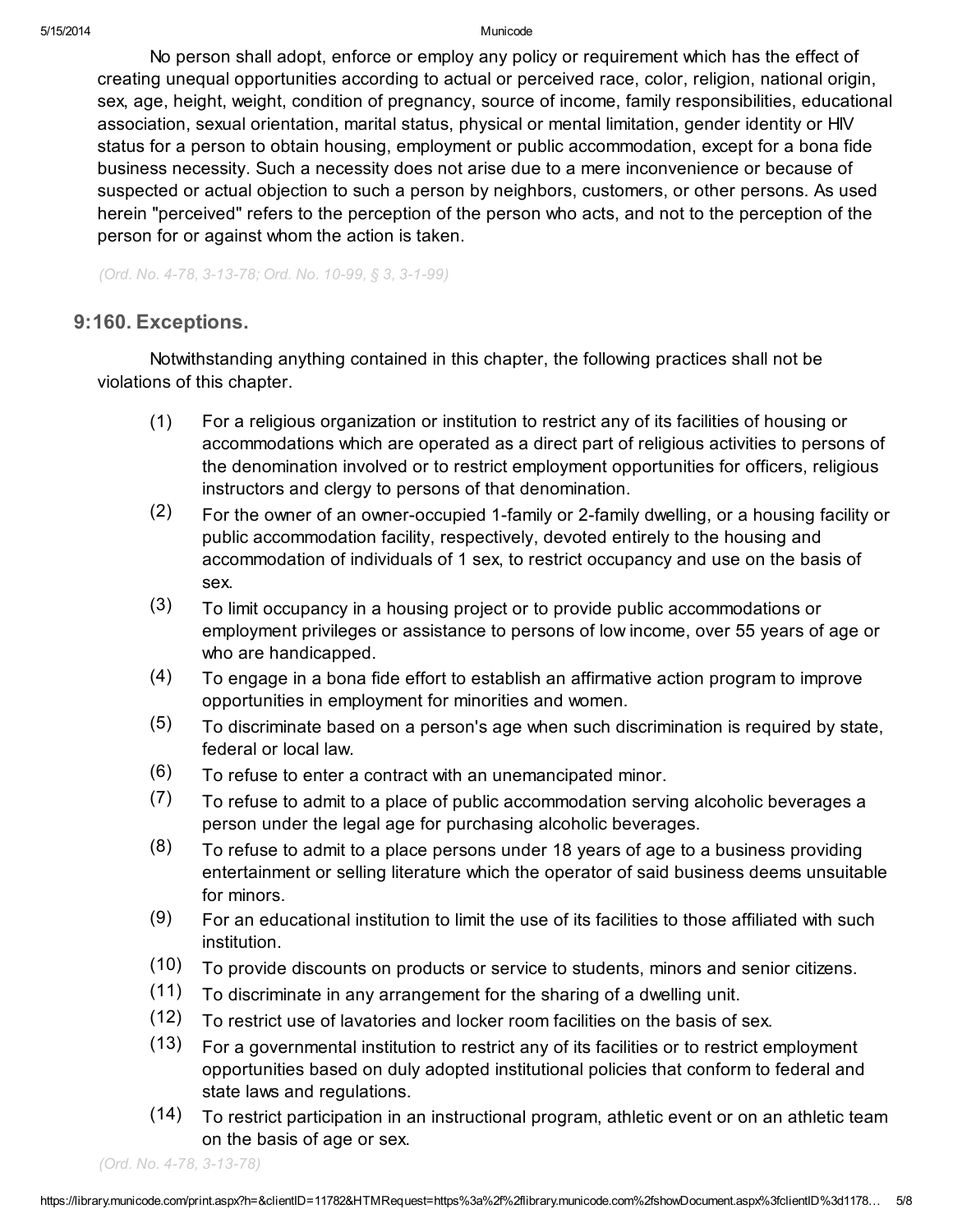## <span id="page-5-0"></span>9:161. Nondiscrimination by city contractors[.](javascript:void(0))

- (1) All contractors proposing to do business with the City of Ann Arbor shall satisfy the nondiscrimination administrative policy adopted by the City Administrator in accordance with the guidelines of this section. All contractors shall receive approval from the director prior to entering into a contract with the city, unless specifically exempted by administrative policy. All city contractors shall take affirmative action to insure that applicants are employed and that employees are treated during employment in a manner which provides equal employment opportunity and tends to eliminate inequality based upon race, national origin or sex.
- (2) Each prospective contractor shall submit to the city data showing current total employment by occupational category, sex and minority group. If, after verifying this data, the director concludes that it indicates total minority and female employment commensurate with their availability within the contractor's labor recruitment area, i.e., the area from which the contractor can reasonably be expected to recruit, said contractor shall be accepted by the director as having fulfilled affirmative action requirements for a period of 1 year at which time the director shall conduct another review. Other contractors shall develop an affirmative action program in conjunction with the director. Said program shall include specific goals and timetables for the hiring and promotion of minorities and females. Said goals shall reflect the availability of minorities and females within the contractor's labor recruitment area. In the case of construction contractors, the director shall use for employment verification the labor recruitment area of the Ann Arbor-Ypsilanti standard metropolitan statistical area. Construction contractors determined to be in compliance shall be accepted by the director as having fulfilled affirmative action requirements for a period of 6 months at which time the director shall conduct another review.
- (3) In hiring for construction projects, contractors shall make good faith efforts to employ local persons, so as to enhance the local economy.
- (4) All contracts shall include provisions through which the contractor agrees, in addition to any other applicable federal or state labor laws:
	- (a) To set goals, in conference with the director, for each job category or division of the work force used in the completion of the city work;
	- (b) To provide periodic reports concerning the progress the contractor has made in meeting the affirmative action goals it has agreed to;
	- (c) To permit the director access to all books, records and accounts pertaining to its employment practices for the purpose of determining compliance with the affirmative action requirements.
- (5) The director shall monitor the compliance of each contractor with the nondiscrimination provisions of each contract. The director shall develop procedures and regulations consistent with the administrative policy adopted by the City Administrator for notice and enforcement of non-compliance. Such procedures and regulations shall include a provision for the posting of contractors not in compliance.
- (6) All city contracts shall provide further that breach of the obligation not to discriminate shall be a material breach of the contract for which the city shall be entitled, at its option, to do any or all of the following:
	- (a) To cancel, terminate, or suspend the contract in whole or part and/or refuse to make any required periodic payments under the contract;
	- (b) Declare the contractor ineligible for the award of any future contracts with the city for a specified length of time;
	- (c) To recover liquidated damages of a specified sum, said sum to be that percentage of the labor expenditure for the time period involved which would have accrued to minority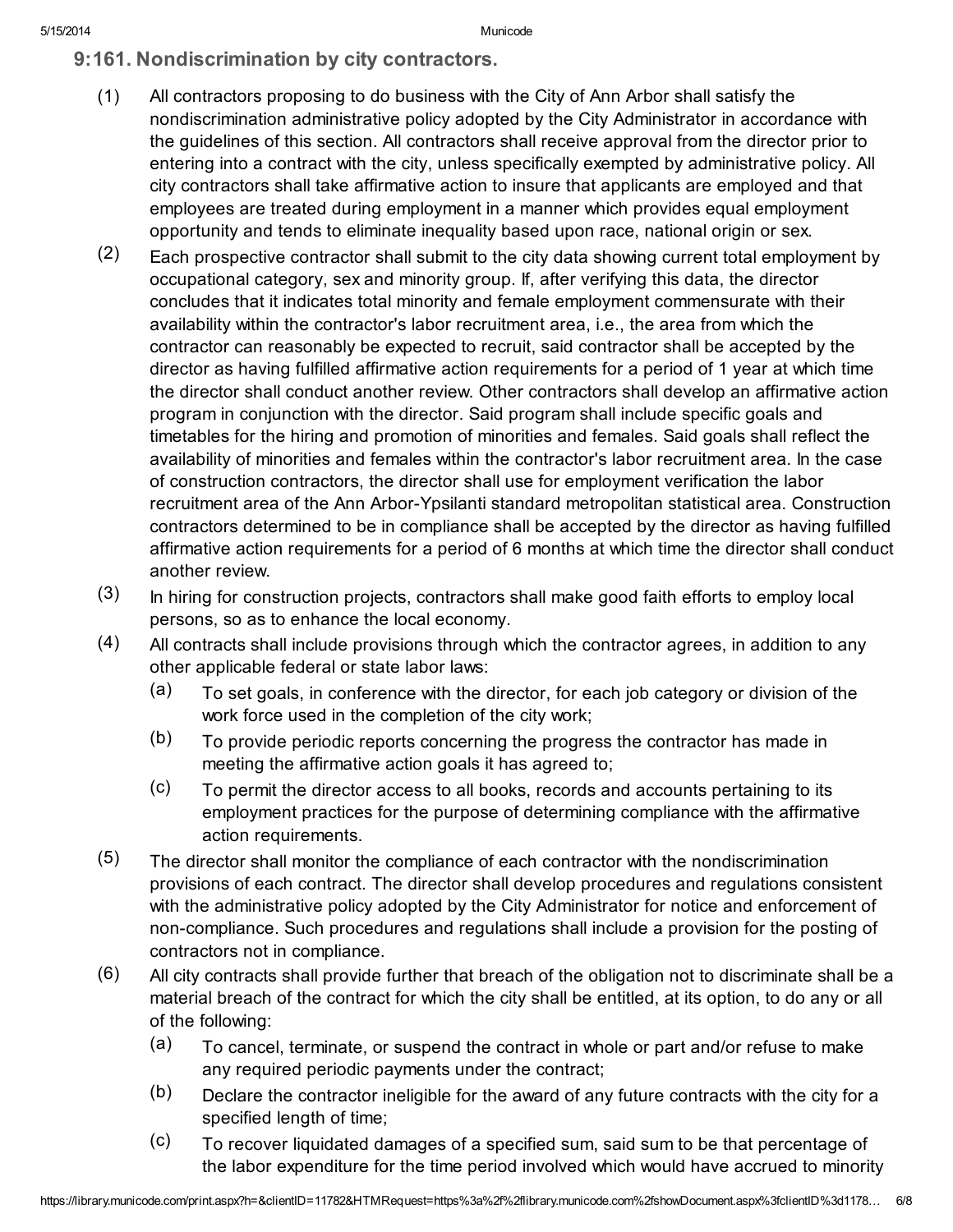- group members had the affirmative action not been breached;
- (d) Impose for each day of non-compliance, liquidated damages of a specified sum, based upon the following schedule:

| <b>Contract Amount</b>    | <b>Assessed Damages</b> |
|---------------------------|-------------------------|
|                           | Per Day of              |
|                           | Non-Compliance          |
| \$10,000-24,999           | \$25.00                 |
| 25,000-99,999             | 50.00                   |
| 100,000-199,999           | 100.00                  |
| 200,000-499,999           | 150.00                  |
| 500,000-1,499,999         | 200.00                  |
| $1,500,000 - 2,999,999$   | 250.00                  |
| $[3,000,000 - 4,999,999]$ | 300.00                  |
| 5,000,000 and above       | 500.00                  |

(e) In addition the contractor shall be liable for any costs or expenses incurred by the City of Ann Arbor in obtaining from other sources the work and services to be rendered or performed or the goods or properties to be furnished or delivered to the city under this contract.

(Ord. No. 28-97, § 1, 6-16-97)

#### <span id="page-6-0"></span>9:162. Prosecution[.](javascript:void(0))

Prosecution for violation of this chapter may be initiated by complaint of the affected person or by the director on the basis of an investigation initiated by the director.

(Ord. No. 4-78, 3-13-78)

#### <span id="page-6-1"></span>9:163. Penalties[.](javascript:void(0))

- (1) A violation of any provision of this chapter is a civil infraction punishable by a fine of not more than \$500.00 plus all costs of the action. The court may issue and enforce any judgment, writ, or order necessary to enforce this chapter. This may include reinstatement, payment of lost wages, hiring and promotion, sale, exchange, lease or sublease of real property, admission to a place of public accommodation, and other relief deemed appropriate.
- (2) Each day upon which a violation occurs shall constitute a separate violation.
- (3) A violation proved to exist on a particular day shall be presumed to exist on each subsequent day unless it is proved that the violation no longer exists.
- (4) Nothing contained in this chapter shall be construed to limit in any way the remedies, legal or equitable, which are available to the city or any other person for the prevention or correction of discrimination.

(Ord. No. 4-78, 3-13-78; Ord. No. 18-91, § 1, 4-4-91; Ord. No. 40-96, § 1, 11-18-96)

#### <span id="page-6-2"></span>9:164. Private actions for damages or injunctive relief[.](javascript:void(0))

(1) An individual who is the victim of discriminatory action in violation of this chapter may bring a civil action for appropriate injunctive relief or damages or both against the person(s) who acted